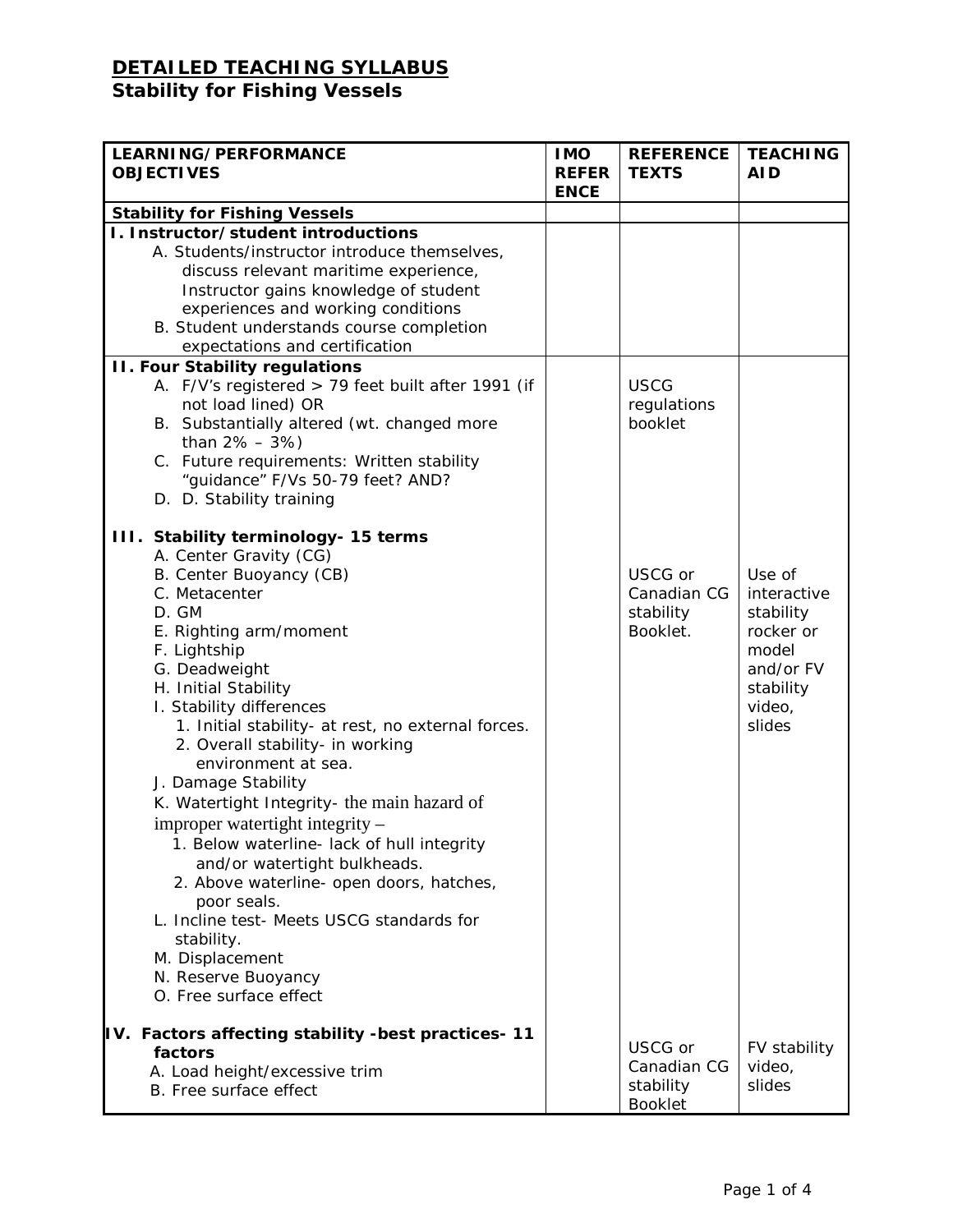## **DETAILED TEACHING SYLLABUS**

### **Stability for Fishing Vessels**

| <b>LEARNING/PERFORMANCE</b><br><b>OBJECTIVES</b>  | <b>IMO</b><br><b>REFER</b><br><b>ENCE</b> | <b>REFERENCE</b><br><b>TEXTS</b> | <b>TEACHING</b><br><b>AID</b> |
|---------------------------------------------------|-------------------------------------------|----------------------------------|-------------------------------|
| 1. Avoid slack tanks                              |                                           |                                  |                               |
| 2. Use narrow tanks, baffles                      |                                           |                                  |                               |
| C. Overloading                                    |                                           |                                  |                               |
| 1. Keeps CG high                                  |                                           |                                  |                               |
| 2. Lowers freeboard                               |                                           |                                  |                               |
| D. Shifting loads                                 |                                           |                                  |                               |
| 1. CG will move to low side                       |                                           |                                  |                               |
| 2. Secure gear/fish before rough seas             |                                           |                                  |                               |
| E. Lifting Loads - raises CG                      |                                           |                                  |                               |
| 1. CG swifts outboard                             |                                           |                                  |                               |
| 2. Minimize lifting time                          |                                           |                                  |                               |
| 3. Suspend lifting rough seas                     |                                           |                                  |                               |
| 4. Get fish below quickly                         |                                           |                                  |                               |
| 5. Ensure fittings in good condition              |                                           |                                  |                               |
| F. Icing-raises CG                                |                                           |                                  |                               |
| 1. Remove ice                                     |                                           |                                  |                               |
| 2. Change heading                                 |                                           |                                  |                               |
| 3. Establish comms- survival gear ready           |                                           |                                  |                               |
| 4. Good trip planning                             |                                           |                                  |                               |
| G. Weight Changes/Creep                           |                                           |                                  |                               |
| 1. Consult naval architect for major changes      |                                           |                                  |                               |
| 2. Reassess stability every 5 years               |                                           |                                  |                               |
| H. Flooding- Progressive, unintentional-          |                                           |                                  |                               |
| principles & practices                            |                                           |                                  |                               |
| 1. Maintenance                                    |                                           |                                  |                               |
| 2. Keep watertight openings close                 |                                           |                                  |                               |
| 3. Raised coamings protect vs downflooding        |                                           |                                  |                               |
| with water on deck.                               |                                           |                                  |                               |
| 4. High water alarms                              |                                           |                                  |                               |
| I. Hang-ups                                       |                                           |                                  |                               |
| 1. Use break away gear                            |                                           |                                  |                               |
| 2. Have bolt cutters, releases handy              |                                           |                                  |                               |
| J. Heavy seas- helmsmen procedures                |                                           |                                  |                               |
| 1. Slow down                                      |                                           |                                  |                               |
| 2. Take best angle to waves- avoid seas on        |                                           |                                  |                               |
| quarter                                           |                                           |                                  |                               |
| 3. Secure load and watertight integrity           |                                           |                                  |                               |
| 4. Avoid sudden turns                             |                                           |                                  |                               |
| K. Turning & Towing risks                         |                                           |                                  |                               |
| 1. Center gravity raised to tow point             |                                           |                                  |                               |
| 2. Stern freeboard lowered                        |                                           |                                  |                               |
| 3. Heeling force increasing from turning          |                                           |                                  |                               |
| L. Use interactive models and hands on activities |                                           |                                  |                               |
| to demonstrate at least 3 ways to increase        |                                           |                                  |                               |
| stability.                                        |                                           |                                  |                               |
| M. Stability casualty case studies (NTSB/USCG)    |                                           |                                  |                               |
| 1. FV Katmai                                      |                                           |                                  |                               |
| 2. FV Uyak II                                     |                                           |                                  |                               |
|                                                   |                                           |                                  |                               |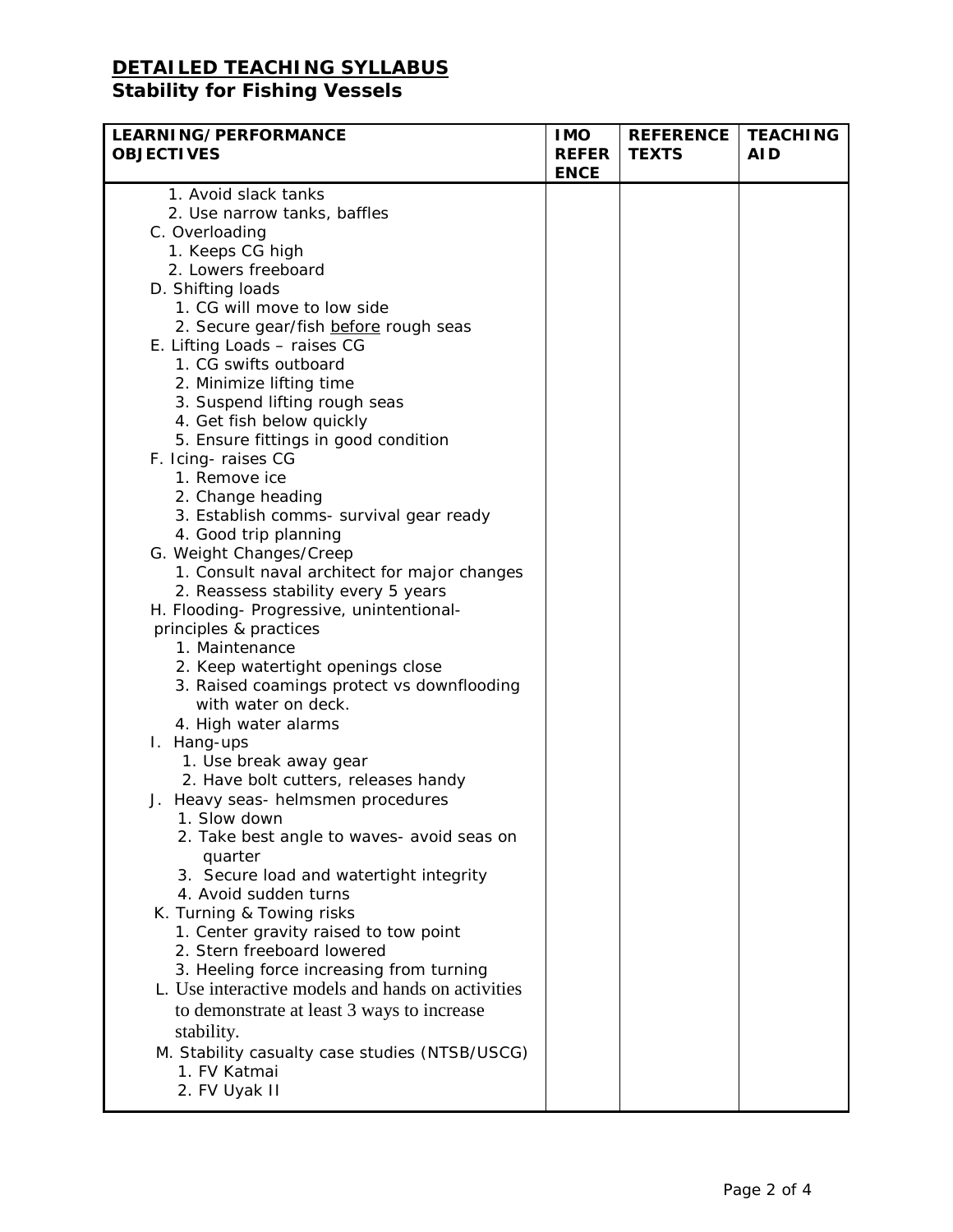# **DETAILED TEACHING SYLLABUS**

### **Stability for Fishing Vessels**

| LEARNING/PERFORMANCE                             | <b>IMO</b>                  | <b>REFERENCE</b> | <b>TEACHING</b>    |
|--------------------------------------------------|-----------------------------|------------------|--------------------|
| <b>OBJECTIVES</b>                                | <b>REFER</b><br><b>ENCE</b> | <b>TEXTS</b>     | <b>AID</b>         |
| 3. FT Aleutian Enterprise                        |                             |                  |                    |
| V. Flooding prevention                           |                             |                  | Flooding<br>video, |
| A. Methods of maintaining and facilitating means |                             |                  | slides             |
| of removing water from the vessel.               |                             |                  |                    |
| 1. Freeing ports and scuppers clear              |                             |                  |                    |
| 2. Dewatering pumps available                    |                             |                  |                    |
| 3. Bilge alarms                                  |                             |                  |                    |
| B. Inspection points of watertight doors and     |                             |                  |                    |
| hatches                                          |                             |                  |                    |
| 1. Gasket clean, clear of paint                  |                             |                  |                    |
| 2. Knife edge clearance test                     |                             |                  |                    |
| 3. Dogging devices greased                       |                             |                  |                    |
| 4. Gasket joint properly done                    |                             |                  |                    |
| - place gasket joint in top of opening           |                             |                  |                    |
| - 45 degree cut                                  |                             |                  |                    |
| 5. Worn dog wedge                                |                             |                  |                    |
| 6. Check for play in hinges                      |                             |                  |                    |
| C. Standing orders for flooding                  |                             |                  |                    |
| mitigation/prevention                            |                             |                  |                    |
| 1. Keep watertight doors/hatches closed when     |                             |                  |                    |
| crossing bars and hazardous seas.                |                             |                  |                    |
| 2. Keep freeing ports cleared                    |                             |                  |                    |
| 3. Report compromised watertight bulkheads,      |                             |                  |                    |
| openings                                         |                             |                  |                    |
| D. Weathertight vs watertight definition         |                             |                  |                    |
| 1. Weathertight- A door that water will not      |                             |                  |                    |
| penetrate into a unit in any sea condition       |                             |                  |                    |
| 2. Watertight-A space constructed to withstand a |                             |                  |                    |
| static head of water without any leakage"        |                             |                  |                    |
| (except that watertight for electrical equipment |                             |                  |                    |
| means no leak from 1" water hose at least 65     |                             |                  |                    |
| gallons/minute from 10 feet for five minutes)    |                             |                  |                    |
|                                                  |                             |                  | Handout            |
| <b>VI. Stability Calculations</b>                |                             |                  |                    |
| 1. Draw stability curve given GM and angles of   |                             |                  |                    |
| heel                                             |                             |                  |                    |
| <b>VII. Stability information</b>                |                             |                  | Slides             |
| 1. Types of tests                                |                             |                  |                    |
| - Roll test                                      |                             |                  |                    |
| - Incline test                                   |                             |                  |                    |
| - Stability test                                 |                             |                  |                    |
| 2. Types of information for monitoring stability |                             |                  |                    |
| condition                                        |                             |                  |                    |
| - Capacity tables- gives safe loading conditions |                             |                  |                    |